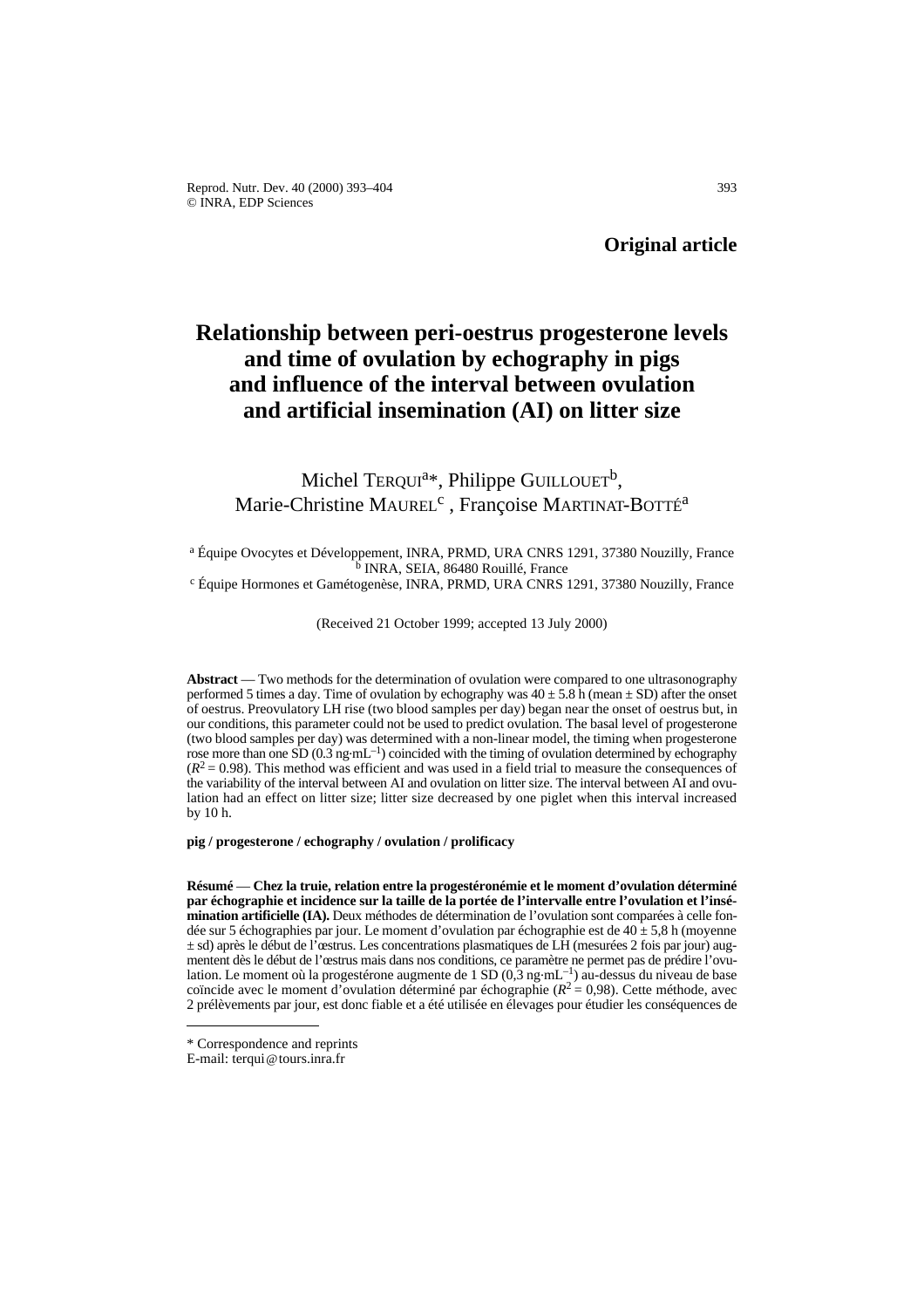la variabilité du moment d'ovulation sur la taille de la portée. L'intervalle entre l'IA et l'ovulation affecte la taille de la portée, elle diminue d'un porcelet lorsque l'intervalle augmente de 10 h.

**porcin / progestérone / échographie / ovulation / prolificité**

## **1. INTRODUCTION**

Overall fertility rate of pig herds is very high in France [16]. The introduction of hyperprolific lines has improved mean prolificacy [10]; however, the variability of litter size is still large [1]. Ovulation rate [2] and embryonic survival [9, 20] remain variable and are the main causes of litter size variability. Recent studies pointed out, again, the importance of the interval between AI and ovulation on litter size [6, 17, 28]. These results derive from experimental conditions in which the females are inseminated once. This is far from common practice, since most farmers inseminate females at least twice. No information is available, demonstrating whether the timing of ovulation is still an important parameter when females are inseminated several times.

Weitze et al. [33] and Soede et al. [26] used echography to determine the timing of ovulation. This method offers several advantages, but it requires trained staff, good conditions for the examination [13] and does not provide the time of ovulation for all animals [17, 34]. For endocrine parameters such as progesterone and LH levels only blood samples which are easy to collect in field trials, are needed. Helmond et al. [6] used progesterone plasma levels during the peri-oestrus phase to detect ovulation. However, Soede et al. [27] report some discrepancies between the progesterone method and echography that come, presumably, from the determination of basal levels and progesterone increase.

Thus, two experiments were conducted, the first one related some endocrine parameters such as LH and progesterone with echography data to determine the timing of

ovulation in a practical setting. For the second one, the easiest and most efficient method was used to investigate, in field conditions, the variability of the time of ovulation and the influence on litter size of the variability of the interval between AI and ovulation.

### **2. MATERIALS AND METHODS**

#### **2.1. Experiment A**

Twenty nine Large White (LW) pubertal gilts were selected after at least 2 oestrous cycles. They received an 18 day treatment with a daily dosage of 20 mg of Regumate<sup>®</sup> (Hoechst-Roussel-Vet, Pantin, France), to synchronise oestrus. Day 0 was the day of the end of the treatment [11]. In these conditions, 95% of the gilts were usually seen in oestrus 4 to 7 days after.

Oestrus detection began 2 days before the expected onset of oestrus and was performed three times a day at 07.00, 12.00 and 17.00 h with a teaser boar. Oestrus was defined according to the sequence characterised by Signoret [24]. When a female pig demonstrated all behaviour characteristics including the "standing" reaction or the active pursuit of the male, the sign  $+$ was noted. When none of these reactions was noticed, the sign – was recorded. When a female presented all behaviour signs but refused mounting, the sign ~ was noted. The beginning of oestrus was therefore estimated differently according to the sequence of –, + and ~. These definitions are illustrated in Figure 1.

Ultrasound examinations were performed with a 5 MHz sectorial probe (Combison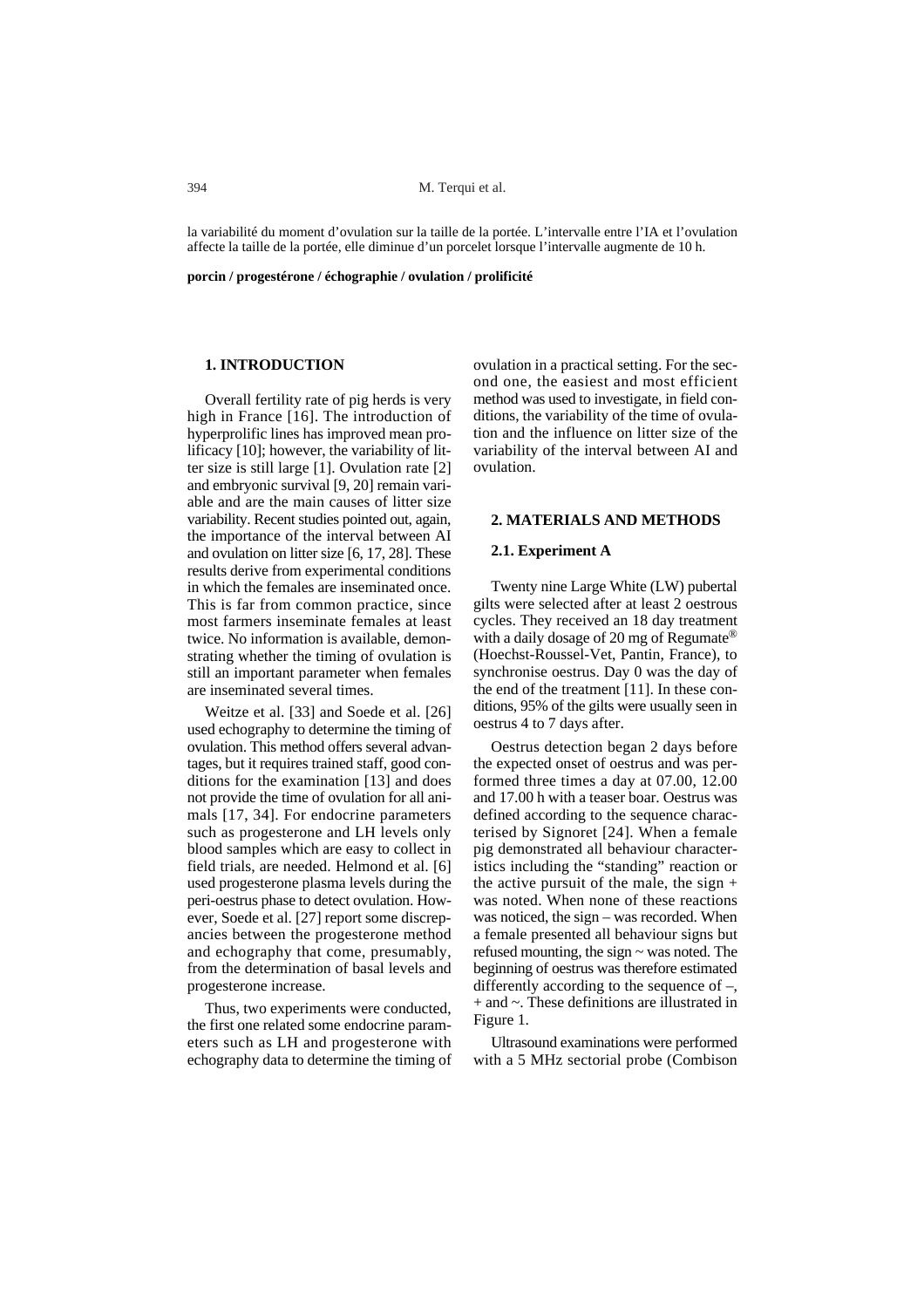310 A Kretz, Hagueneau, France). The gilt was kept in a crate and the probe was placed in the inguinal area. The images were recorded on a video tape. The echography was performed twice the first day of oestrus then five times a day (09.00, 12.00, 16.00, 20.00, and 24.00 h) until one day after the end of oestrus. The time when follicles (black spots on the screen) disappeared or were disappearing was defined as the time of ovulation.

Jugular blood samples were collected twice daily (08.00 and 16.00) in heparinised tubes, from the 4th day after the end of Regumate® treatment, until 24 h after the end of oestrus.

Plasma was separated by centrifugation, collected and stored at –20 °C.

#### **2.2. Experiment B**

This experiment was carried out in five breeding herds involving a total of 220 crossbred sows. The herds were managed in farrowing batches every three weeks. The size of a batch varied from 15 to 23 females and one to four batches per herd were investigated. A batch was generated by gathering females with different physiological stages: most of them  $(n = 172)$  were sows and were weaned after four weeks of lactation, few were open  $(n = 15)$  and some gilts  $(n = 33)$  were added and a part of them were treated with a progestagen, Regumate®, to synchronise their oestrus.

The oestrus was checked and blood samples were collected as described in experiment A. A group of 22 (10%) females came into oestrus too late (9 days to 60 days after weaning) and were not included in this study. The other, 198 females (90%) came into oestrus within seven days after weaning of lactating sows. They were inseminated two to five times during the oestrus period, with 3 billions of spermatozoa each time. The females inseminated only twice were

In a situation :

$$
\begin{array}{cccc}\n17 & & & 07 & & 12 \\
& & & & & \\
\hline\n& & + & & + \\
\end{array}
$$

beginning of oestrus is 00:00h.

00:00 is the mid time between 17:00 and 07:00h.

and also when the sequence is :

$$
\begin{array}{c}\n 07 \quad 12 \quad 17 \\
 \hline\n \end{array}
$$

$$
-\mathbf{A} +
$$

beginning of oestrus is 10:00h.

but when the sequence is:

17 07 12  
\n
$$
-\overbrace{\qquad \qquad }^{2}
$$
\n
$$
\overbrace{\qquad \qquad }^{2}
$$
\n
$$
\overbrace{\qquad \qquad }^{2}
$$
\n
$$
\qquad \qquad \overbrace{\qquad \qquad }^{2}
$$
\n
$$
\qquad \qquad \overbrace{\qquad \qquad }^{2}
$$
\n
$$
\qquad \qquad \overbrace{\qquad \qquad }^{2}
$$
\n
$$
\qquad \qquad \overbrace{\qquad \qquad }^{2}
$$
\n
$$
\qquad \qquad \overbrace{\qquad \qquad }^{2}
$$
\n
$$
\qquad \qquad \overbrace{\qquad \qquad }^{2}
$$
\n
$$
\qquad \qquad \overbrace{\qquad \qquad }^{2}
$$
\n
$$
\qquad \qquad \overbrace{\qquad \qquad }^{2}
$$
\n
$$
\qquad \qquad \overbrace{\qquad \qquad }^{2}
$$
\n
$$
\qquad \qquad \overbrace{\qquad \qquad }^{2}
$$
\n
$$
\qquad \qquad \overbrace{\qquad \qquad }^{2}
$$

**Figure 1.** Three examples of oestrus notation.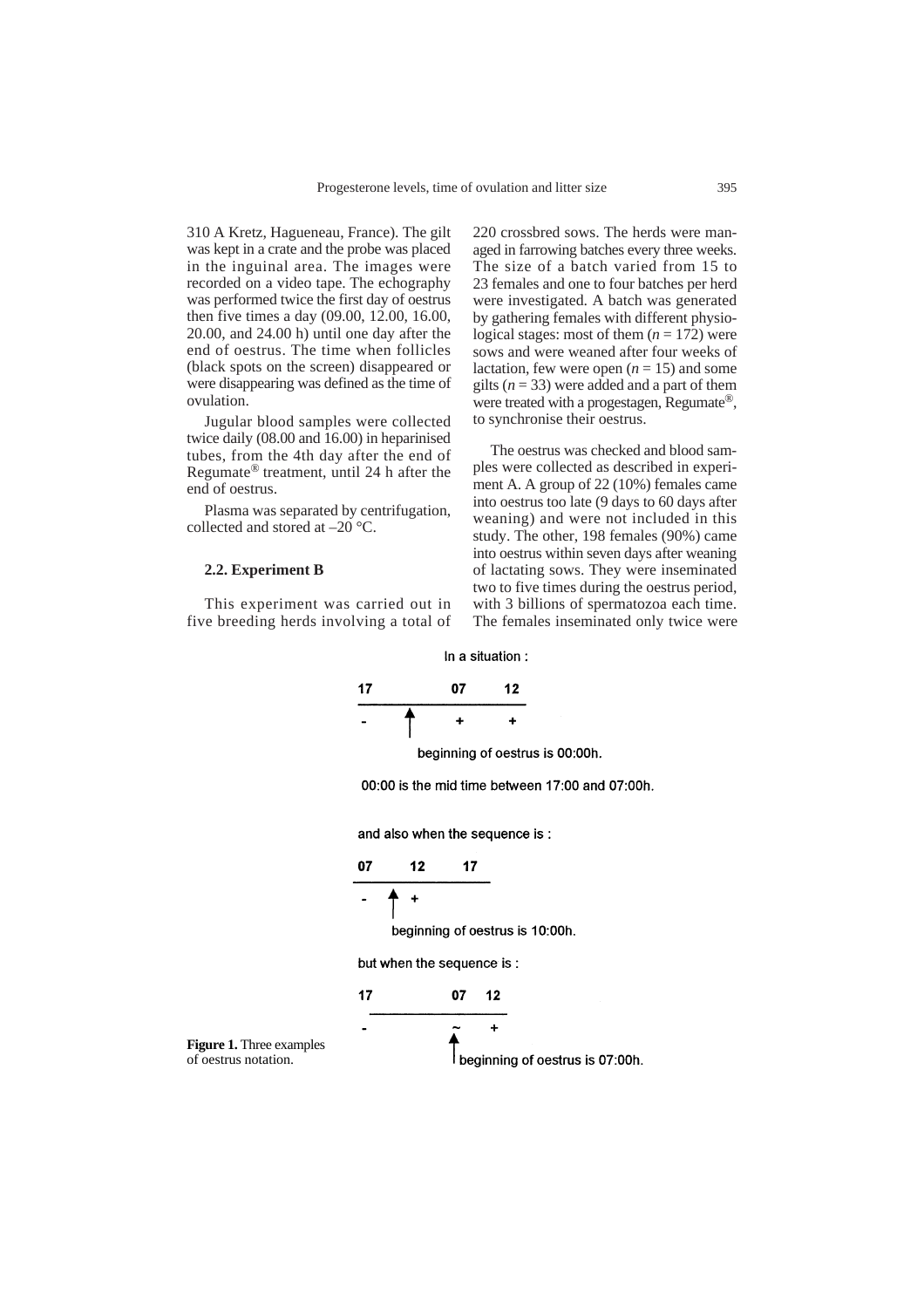135 (68.2%), and 59 females (28.8%) were inseminated 3 times; three were inseminated 4 times and one was inseminated 5 times. The first AI usually took place 8 to 24 h after the first positive detection of oestrus. The interval between the first AI and the second one ranged between 9 to 24 h; this interval was variable within farms. Pregnancy was assessed by ultrasound scanning between 25 and 30 days as described elsewhere [13]. At farrowing, the total number of piglets was recorded. Fertility represented the percentage of inseminated females which farrowed.

#### **2.3. LH and progesterone determinations**

Plasma LH levels were measured by ELISA (REPROKIT, SANOFI, Libourne, France) according to Maurel [14]. This ELISA was carried out with two anti-LH polyclonal antibodies and a third antibody labelled with peroxydase. The limit of detection was  $0.25$  ng $\cdot$ mL<sup>-1</sup> with a calibration curve ranging from  $0.25$  ng $\cdot$ mL<sup>-1</sup> to  $8 \text{ ng} \cdot \text{m}$ L<sup>-1</sup>. A significant linear relationship  $(R<sup>2</sup> = 0.98)$  was obtained between this method and the RIA method described previously [21]; the equation was  $LH_{RIA} = (5 \pm$  $0.16$ ) × Lh<sub>ELISA</sub>; there was no systematic bias, since the intercept was not significantly different from zero. The intra- and interassay coefficient of variations were 8.5 and 12.2% respectively for a plasma level of 2.7 ng·mL<sup>-1</sup>. Several parameters were used to characterise LH rise. The beginning of the LH rise (LHb) was when LH increased over one standard deviation, maximum of LH (LHm) was the highest recorded level and the end of the LH rise (Lhe) was when the level returned to pre-LH rise levels. The duration of the LH rise (LHd) was the difference between the end and the beginning.

Plasma progesterone levels were determined by radio-immuno-assay, as described previously [23]. The limit of detection was  $0.05$  ng $\cdot$ mL<sup>-1</sup> of plasma, the intra- and interassay coefficient of variations were 9 and

14.5% respectively for a level of 2 ng $\cdot$ mL<sup>-1</sup>. The basal progesterone level was determined from a non-linear model (see Sect. 2.4). The time of ovulation (Ovp) was defined as the time when progesterone increased from at least one SD above this basal level. The SD value was not fixed, but computed from the variance of the basal levels estimated by the non-linear model from the data of experiments A and B. The computed SD were of 0.3 ng $\cdot$ mL<sup>-1</sup> for both experiments and thus the same for all animals in the study.

## **2.4. Definition of parameters and data analysis**

#### *2.4.1. Time of ovulation from progesterone levels*

Progesterone in plasma (*Progesterone)* during this peri-ovulatory phase first showed, a period with low and constant or basal levels (*nbase)* and then an exponential rise. A non-linear model was formulated according to these variations:

## *Progesterone* = *nbase* if *time*  $\leq$  to *taug* else

#### $nbase \times exp$  ( $paug \times (time - taug)$ )

*taug* is the time when *progesterone* begins to rise, *paug* is related to the rate of progesterone increase and *time* is the interval from the beginning of oestrus in hours. This model was derived from a more general one describing progesterone variations during the oestrous cycle [35]; it was adjusted to data with the NLS2 software [7]. The model included heterogeneity of the variance of progesterone levels [7]. The plot of standardised residuals against the fitted values did not show any trend, or change in variability. This indicated that the model fit to the experimental data.

## *2.4.2. Intervals between artificial insemination (AI) and ovulation*

As explained before, the females in experiment B were inseminated 2 to 5 times.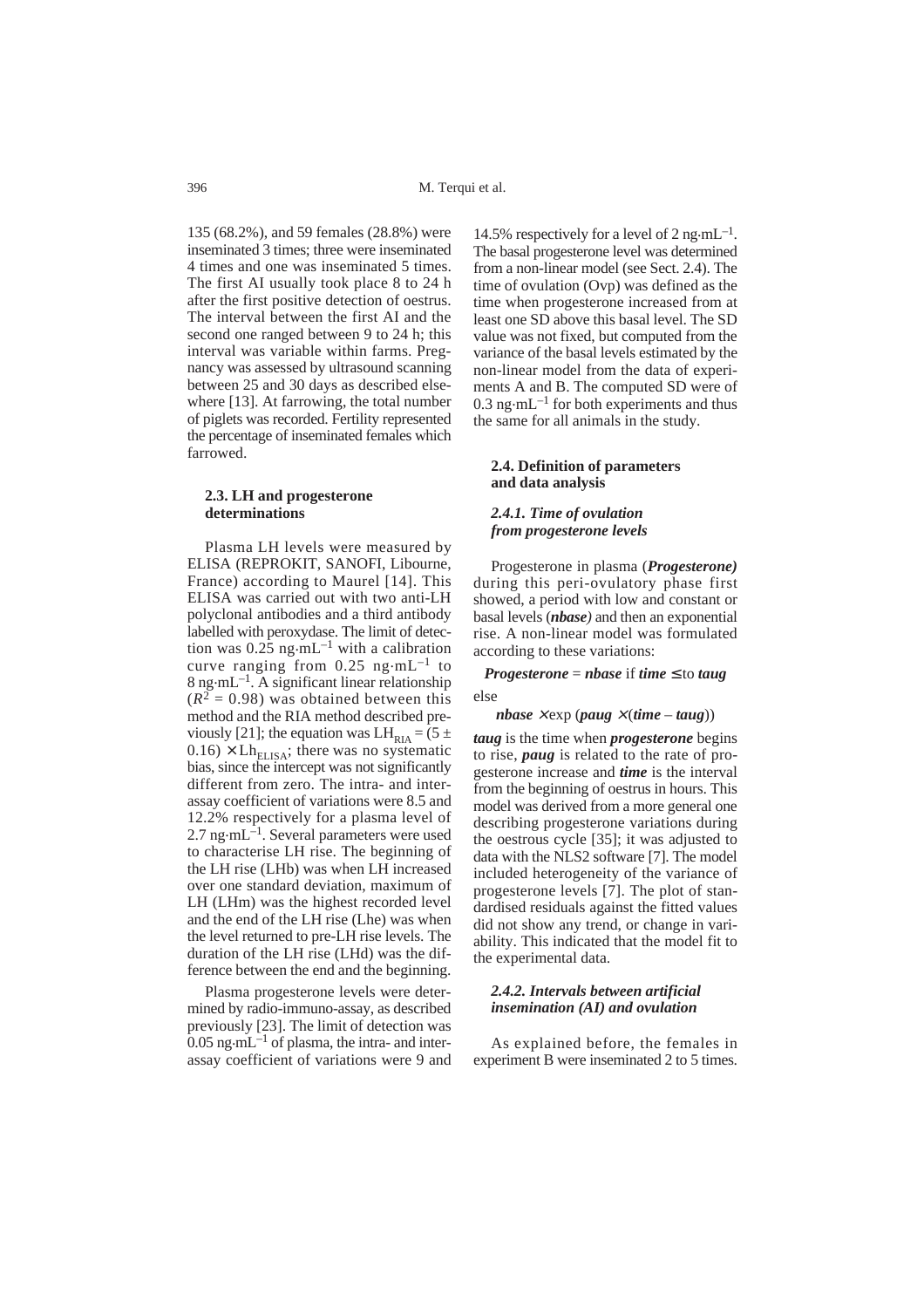In order to evaluate the effect of the interval between AI and ovulation on litter size, the different intervals, between inseminations and ovulation, were computed. A negative interval indicated that AI was performed before ovulation and a positive one that AI was performed after ovulation. The shortest of these intervals was determined and designated as the minimum interval between AI and ovulation. This parameter and its absolute value were used to assess the effect of the interval between AI and ovulation on fertility and litter size.

#### *2.4.3. Rank of the AI closest to ovulation*

The rank of the AI closest to ovulation, was also included in the analysis.

#### *2.4.4. Statistical analysis*

They were performed with S-PLUS [30] and SAS [22] software.

#### **3. RESULTS**

## **3.1. Time of ovulation by echography (Experiment A)**

In three out of 29 gilts, it was not possible to determine the time of ovulation from the ultrasound scanning images. For the other females, ovulation occurred from 25 to 50 h after the onset of oestrus as illustrated in Figure 2. The average timing of ovulation after the beginning of oestrus was  $40 \pm 5.8$  h (mean  $\pm$  SD).

## **3.2. Relationship between LH and ovulation (Experiment A)**

In our conditions, LH rose close to the onset of oestrus  $(-2.6 \pm 9.6 \text{ h}; \text{mean} \pm \text{SD})$ , reached a maximum of  $11 \pm 4$  ng $\cdot$ mL<sup>-1</sup> of plasma at  $9 \pm 0.5$  h after the beginning of oestrus. Then, its levels dropped to basal values  $31 \pm 11$  h after the beginning of oestrus.







**Figure 3. (A)** Mean LH changes in peripheral plasma during the peri-ovulatory period in gilts (mean ± SD; experiment A; *n* = 26). **(B)** Mean progesterone variations in peripheral plasma, during the peri-ovulatory period in gilts (mean  $\pm$ SD; experiment A, *n* = 26).

If time of ovulation was considered as time 0 (Fig. 3A), the LHb rise occurred 48 h before ovulation and mean LH levels reached a maximum of  $17 \pm 3.3$  ng $\cdot$ mL<sup>-1</sup>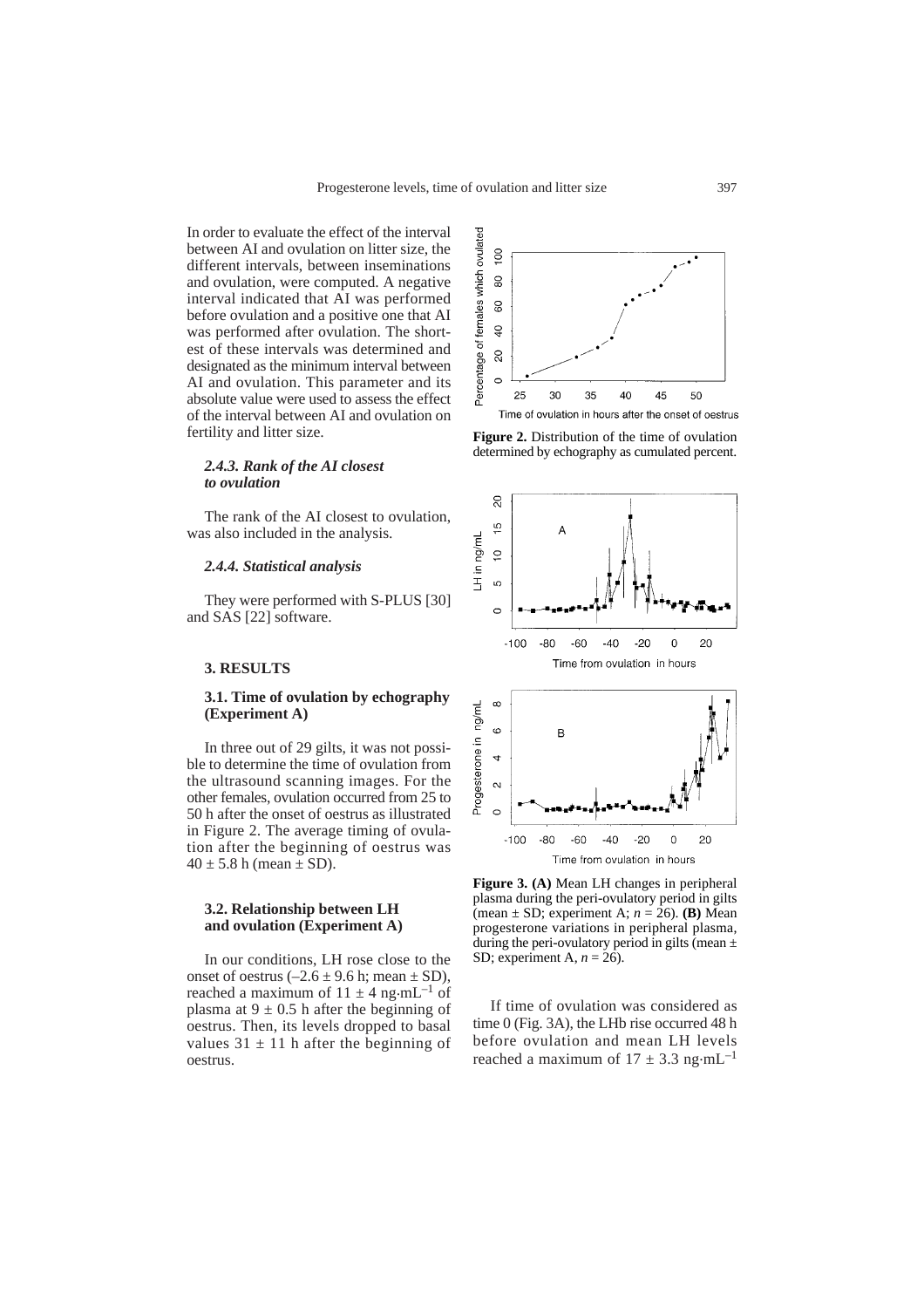at 28 h before ovulation which was close to the mean time of the maximum LH levels  $(31 + 9.6)$  h before ovulation). Then, the LH level decreased and LH was low when the female ovulated.

The interval between LHb rise and ovulation was quite variable and ranged from 24 h up to 65 h; however in 70% of the females, LHb occurred within 24 h. The mean value of LHb was  $42 + 8.3$  h. There was a significant positive relationship between the interval from the onset of oestrus and LHb rise and the interval between the beginning of oestrus and ovulation ( $R^2 = 0.39$ ,  $p = 0.0006$ ). The time of LH rise (LHm) and the duration of the LH rise (LHd) were not significantly related to the time of ovulation when the beginning of LH rise (LHb) was taken into account.

The LH parameter that was related the most to the time of ovulation was the beginning of LH rise, which explained only 39% of the variability of the time of ovulation.

## **3.3. Relationship between progesterone and ovulation (Experiment A)**

The mean pattern of progesterone was very different from that of LH (Fig. 3B). Progesterone levels were low and constant



from –40 to 24 h after the beginning of oestrus. Around 40 h after the onset of oestrus, a time close to ovulation, progesterone rose sharply (Fig. 3B). Some fluctuations occurred; they corresponded to the variability in the timing of progesterone increase and to the sampling rhythm at particular times. The comparison of the progesterone pattern between sows, gilts with natural oestrus and gilts treated with Regumate® did not show any significant difference over time  $(p = 0.82,$  Experiment B). The calculated mean progesterone rise coincided with the occurrence of ovulation determined by ultrasound scanning. Moreover, the time interval between the results obtained from the progesterone profile and by echography (see Sect. 2.4) was  $3 \pm 6$  h (mean  $\pm$  SD); it varied between  $-1$  and 18 h, but it was between –1 and zero for 65% of the cases (17 intervals out of 26). The linear relationship between the two methods was very strong since  $R^2 = 0.981$  and the slope of the regression was  $0.91$  (se = 0.025). This is illustrated in Figure 4.

## **3.4. Relationship between oestrus and ovulation estimated by progesterone rise (Experiment B)**

The time of ovulation from the beginning of oestrus was estimated in farms using

**Figure 4.** Relationship between the progesterone method and echography in determining the time of ovulation. - represents the regression line and the 95% confidence limits (experiment A;  $n = 26$ ). The size of the hexagon represents counts from 1 to 4.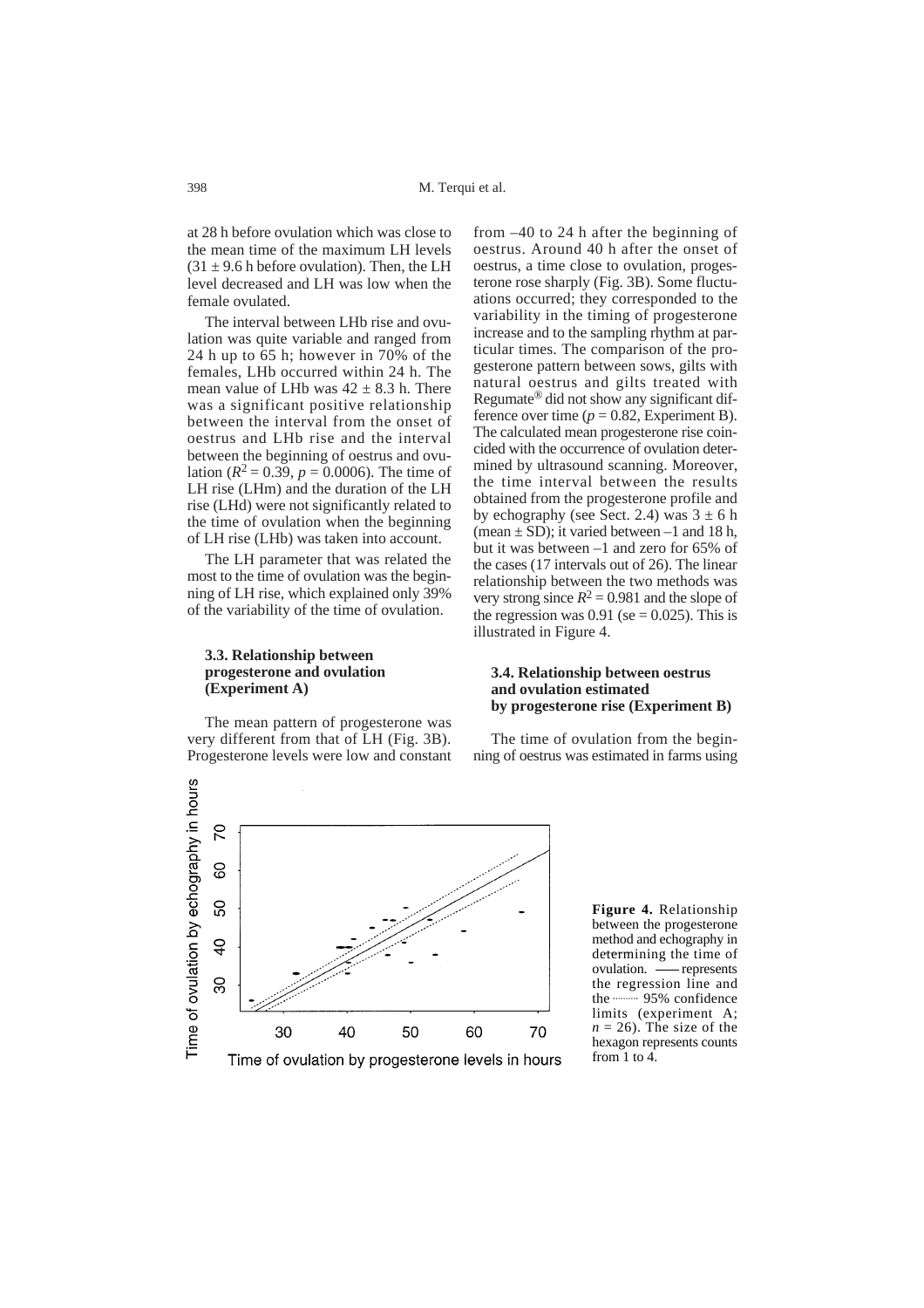the progesterone rise method; 198 out of 220 females were in heat during the experimental period. The variability of the timing of ovulation was considerable with a range between –2 and 88 h after the beginning of oestrus, with a mean value of  $\overline{48} \pm$ 14 h (mean  $\pm$  SD;  $n = 198$ ). Progesterone rise occurred in general during the last third of the oestrus period. The mean interval between the onset of oestrus and ovulation represented  $71 \pm 5\%$  of the oestrus duration, but the linear relationship between the duration of oestrus and the time of ovulation was not very close ( $R^2 = 0.5$ ). There was no significant difference between farms nor between parities in the mean time of progesterone rise and its variability. Furthermore, there was no difference in the time of progesterone rise between gilts, Regumate<sup>®</sup> treated gilts and sows ( $p = 0.33$ ).

## **3.5. Variability of the interval between time of ovulation, estimated by progesterone levels and insemination (Experiment B)**

The females seen in oestrus  $(n = 198)$ were inseminated for the first time  $20 \pm 7.8$  h after the beginning of oestrus. The second AI occurred on the average, 18 h after the first. When females were inseminated three times, the last AI was  $57 \pm 10.7$  h after the onset of oestrus. The first and the second AI took place, in general, before ovulation; the mean intervals between AI and ovulation were respectively  $-28 \pm 14.8$  and  $-10 \pm 15.3$  h for the first and second AI, respectively. If a third AI was performed, it was in general  $8 \pm 16$  h after ovulation. Despite the number of AI, the minimum interval between AI and ovulation was still large and varied in these farms between  $-46$  to  $+10$  h with a mean of  $-9 \pm 12$  h (m  $\pm$  SD).

### **3.6. Relationship between time of ovulation estimated by progesterone, insemination and fertility (Experiment B)**

The overall farrowing rate of the different farms was very high and ranged between

92.6 and 100% with an average of 95%. There was no significant relationship between fertility and intervals between AI and ovulation. The rank of the AI closest to ovulation did not significantly affect female fertility. However, when the first AI was performed near ovulation, all the 15 females **farrowed** 

## **3.7. Relationship between time of ovulation estimated by progesterone levels, insemination parity and litter size (Experiment B)**

Litter size (total number of piglets born) was high  $(12.4 \pm 3.1)$ ; mean  $\pm$  SD) but ranged from 4 to 20 piglets. As expected, parity had a significant effect on litter size  $(p = 0.0016)$ . Litter size increased with parity and reached a maximum of  $14 \pm$ 0.7 piglets (least square mean  $\pm$  se) with sows in the sixth parity, and then decreased.

In 73.7% of the cases, the second AI was the closest to the estimated ovulation time. The cases, when the first and the third AI were closest to ovulation, accounted for 7.7 and 18.6%, respectively. The litter size was different according to the rank of the AI closest to ovulation ( $p = 0.04$ ). Table I shows that the distributions were very different according to the rank of the AI closest to ovulation. When the females were subdivided into three groups according to litter size, there was only one female in the smallest litter class when the first AI was closest to ovulation; this female had 11 piglets. However, 35 to 40% of females were in this litter class when the second and the third AI were the closest. This difference of proportions according to rank of AI was significant ( $p = 0.03$ ) but there was no significant difference in parity between these 3 classes.

The minimum interval between AI and ovulation affected litter size, as illustrated in Figure 5, where the minimum interval was split into seven classes. For 15 females (8.4% of females), the closest AI was performed between 6 and 10 h after ovulation;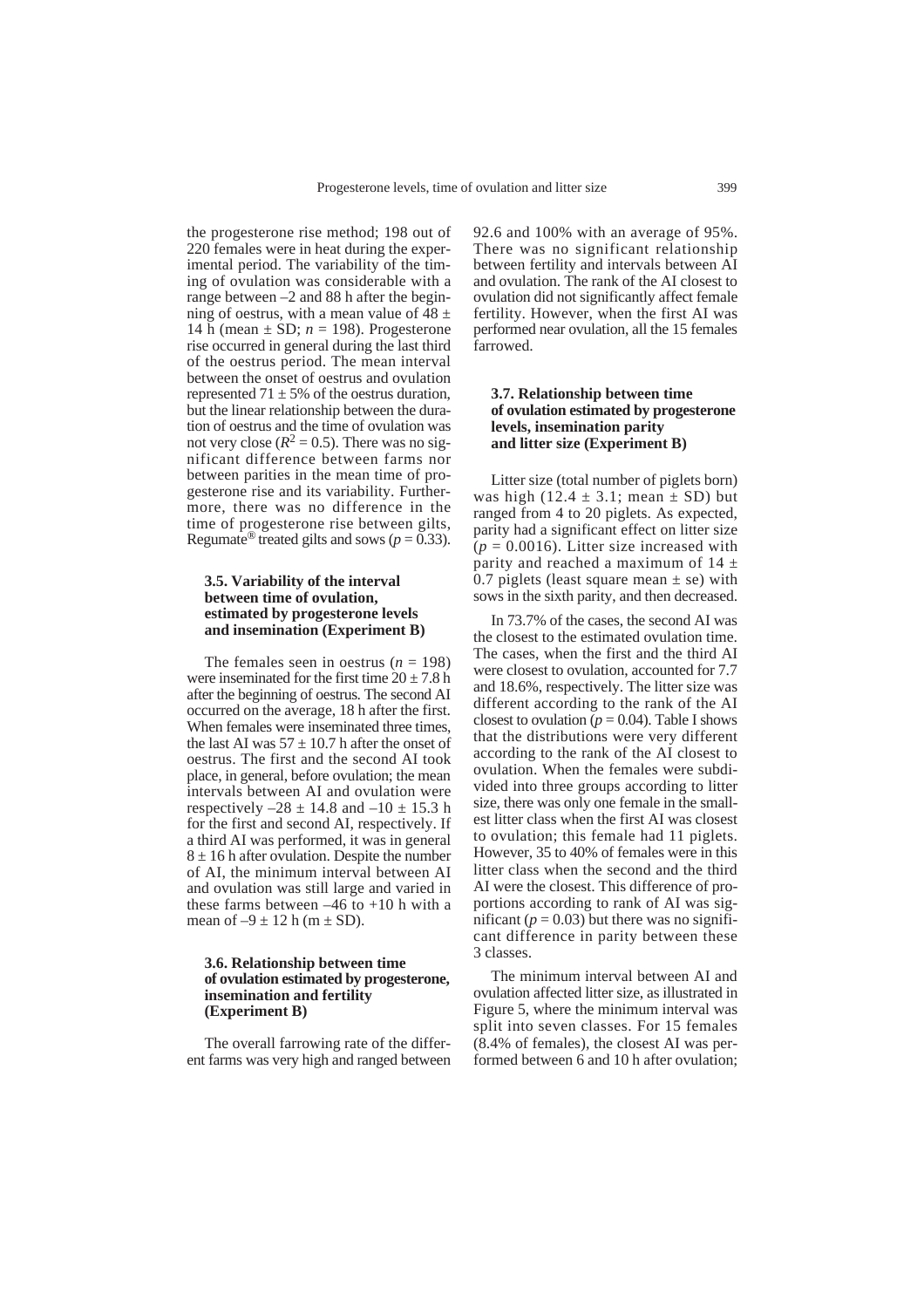M. Terqui et al.

**Table I.** The effect of the rank of the AI closest to the estimated time of ovulation on litter size;  $(n)$  = number of females.

| Rank of the AI<br>closest to ovulation | % of litters<br>$<$ 12 piglets | % of litters<br>between 12 and 16 piglets | % of litters<br>$>16$ piglets |
|----------------------------------------|--------------------------------|-------------------------------------------|-------------------------------|
| 1st AI                                 | 6.7(1)                         | 80 (12)                                   | 13.3(2)                       |
| 2nd AI                                 | 40.2(53)                       | 53 (70)                                   | 6.8(9)                        |
| 3rd AI                                 | 36.7(11)                       | 59.4 (19)                                 | 6.3(2)                        |



Time intervals between AI and ovulation in hours

**Figure 5.** The effect of the minimum interval between AI and estimated ovulation on litter size  $(n = 179)$ . The intervals between ovulation and AI were grouped into classes of time interval. The numbers close to each box are the number of females in each class.

in 34.6% of the females, the closest AI was performed near ovulation  $(-4 \text{ to } +5 \text{ h})$ . The litter size was maximal when females were inseminated just before ovulation.

Stepwise regressions between litter size and time of ovulation, times of AI, parity and absolute interval between AI and ovulation were calculated. The results indicate that the absolute value of the minimum interval between AI and ovulation and parity only has significant effects on the reduced model (*p =* 0.011).

To avoid an incidence of the rank of AI closest to ovulation, the quantitative effect of the minimum interval was determined in the situation where the second AI was the closest to ovulation; it involved 73.7% of the females. Furthermore, in a small number of

females, first insemination was performed after ovulation; for these females, the effect of ageing of ovocytes was considered as being similar to that of spermatozoa and the absolute value of the minimum interval was used in the analysis; this was supported by the fact that the litter sizes of females inseminated 10 h before and 10 h after ovulation were not significantly different. The linear relationship between litter size and the absolute minimum interval between ovulation and AI is illustrated in Figure 6. The litter size decreased when the absolute minimum interval increased ( $p = 0.023$ ). The effect was approximately one piglet for a 10 h interval between AI and ovulation.

## **4. DISCUSSION**

There is a good fit between the timing of ovulation obtained from echography examination and those determined by the progesterone measurement. Thus progesterone measurements were applied in a field trial involving five farms. The results supported the hypothesis that, even when several inseminations are performed, the minimum interval of time between AI and ovulation still affects litter size. Furthermore, when the first AI was the closest to ovulation the percentage of small litter size (<12 piglets) was low.

The time of ovulation for Large White gilts after oestrus synchronisation, was 40 h following the onset of oestrus determined by transcutaneous echography. This result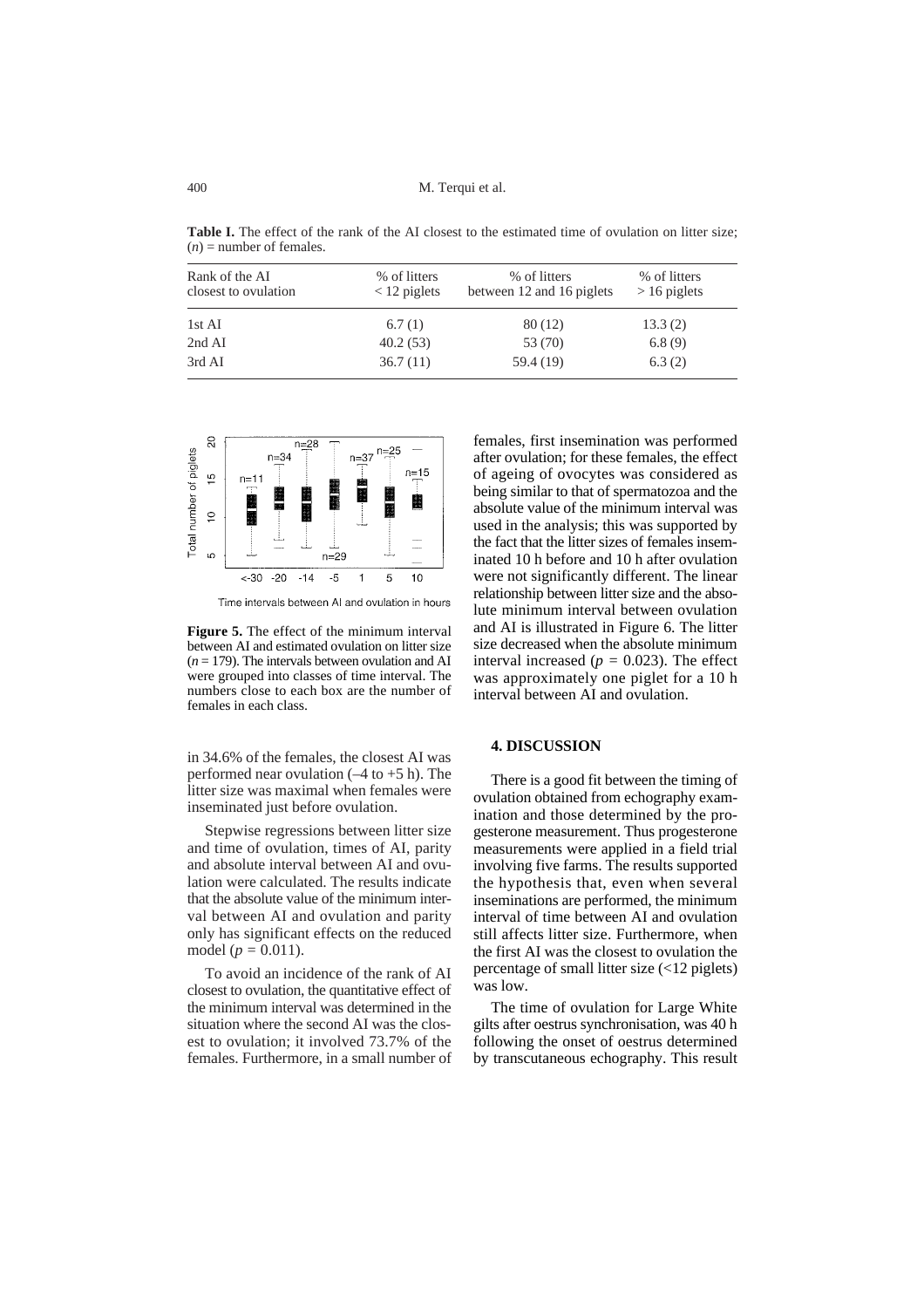

**Figure 6.** The effect of the absolute minimum interval between AI and ovulation on litter size when the second AI was the closest to ovulation. The regression line was estimated by a robust least square trimmed algorithm.  $(R^2 = 0.20; n = 132;$  slope  $= 0.1; p < 0.05$ ; black hexagons are for AI before ovulation, open hexagons for AI after ovulation. The size of black hexagons represents the counts of data with values from 1 to 6 for the largest. The size of open hexagons represents counts of data with values from 1 to 4.

was very close to the results of Weitze et al. [32] for unsynchronised females. With the same method in German Landrace gilts they found that ovulation occurs 44 h after the beginning of oestrus. The small difference can be explained by the genotypes, but also, by the difference in the frequency of oestrus detection and ultrasonography examination, which were performed twice daily in the study of Weitze et al. [33]. Our results were also very close to the values (38 to 42 h) obtained in non-oestrus synchronised gilts by Signoret et al. [25] and Martinat-Botté et al. [12] for the same genotype but using laparascopy. Thus, there is no evidence of a difference in the time of ovulation between gilts with natural or synchronised oestrus. The success rate in determining the time of ovulation by transcutaneous echography was 89.6% (26 out 29) in our study, a level

identical to the 88.4% (427 out 483) reported by Weitze et al. [34].

The pattern of LH was similar to that previously observed around the time of ovulation [4, 18, 19, 21]. The timing of LH surge relative to the onset of oestrus and ovulation was the same as that obtained by others [6, 15, 27]. The correlation between the onset of LH rise and the timing of ovulation was not very high. This was presumably, mainly the consequences of the sampling regimen. However, the variability of the interval between LH peak and ovulation remains high even when blood samples are collected at 2 h intervals [15]. This suggests that other factors modulate the timing of ovulation. Weitze et al. [32] indicated that seminal plasma can influence the timing of ovulation. However, the results of Soede et al. [29] do not support this hypothesis.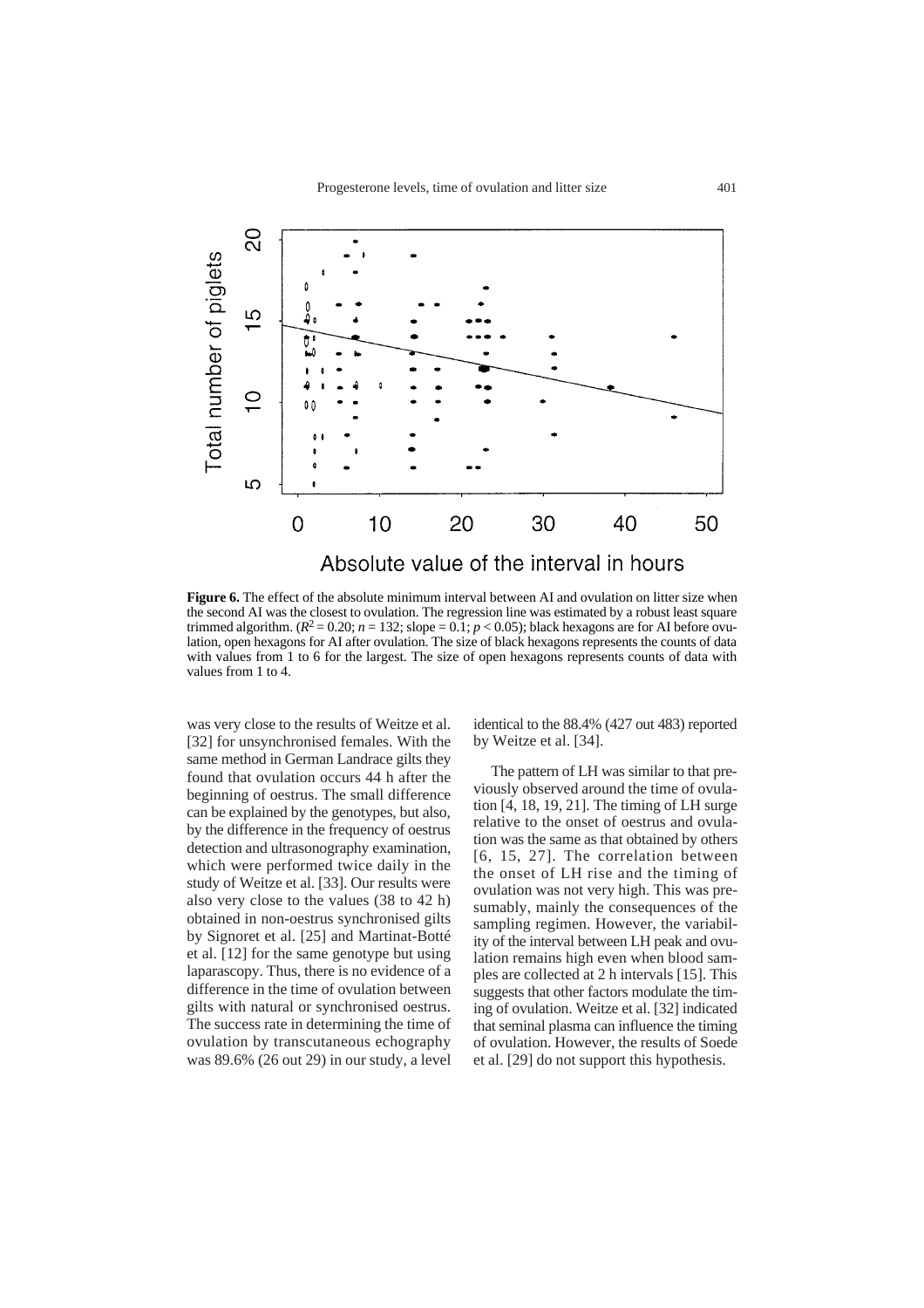Progesterone changes recorded around oestrus were similar to those previously reported by Stabenfeldt et al. [31] and Soede et al. [27]. A non-linear model was fitted to the progesterone levels, which allowed an objective determination of individual basal level and the variability of this basal level among females (SD). The timing, when progesterone concentration rose more than one SD above the basal level, was very close to the time of ovulation. The regression, between these timings and those obtained by echography, was highly significant  $(R^2 = 0.98)$  in gilts. The intercept was null; this indicated a lack of systematic bias. The determination of ovulation by progesterone slightly overestimated the time of ovulation compared to that obtained by echography; indeed the slope of the regression was 0.91. This could have been the consequence of the difference between the frequency of echography examinations  $(5 \text{ day}^{-1})$  and blood sampling  $(2 \text{ day}^{-1})$ . These results differed from those of Helmond et al. [6], mainly because these authors used a fixed value of 1 ng $\cdot$ mL<sup>-1</sup> for progesterone rise. Such a large increase was observed between 6 and 14 h after ovulation in our study and in that of Soede et al. [27]. The definition of progesterone rise is critical. Indeed, Soede et al. [27], defined a timing for progesterone rise above  $0.1$  ng $\cdot$ mL<sup>-1</sup>. The mean difference between this timing and ovulation by echography is only 3 h [27] in multiparous sows. This observation supports our results in gilts, indicating a close relationship between ovulation and progesterone rise and the use of this progesterone increase to accurately determine a posteriori the time of ovulation. Blood samples were collected twice a day from the beginning of oestrus up to 24 h after the end of oestrus. The number of blood samples required, varied from 6 to 13 according to oestrus duration; however a mean of 9 samples were collected. With the progesterone method, the timing of ovulation was estimated for all females  $(n = 198)$  of experiment B which were included in the study. The average ovula-

tion interval (48 h) from the beginning of oestrus, was close to that observed by Weitze et al. [34], by Soede et al. [27] and by Mburu et al. [15]. The differences were related to the differences in the way of computing the beginning of oestrus and timing of ovulation between the different studies. Ovulation occurred around the last third of oestrus; this was similar to that reported in several studies [15, 34]. However, this relationship was too variable  $(R^2 = 0.5)$  to be used to determine the timing of ovulation. This agreed with the data of Soede et al. [28] and Nissen et al. [17] who obtained values of  $R^2$  of 0.60 and 0.45, respectively, for this relationship.

The adverse effect of long intervals between ovulation and AI on farrowing rate and litter size has been known for several decades [3, 5]. The consequences of the interval between AI and ovulation were recently revisited with the determination of ovulation by echography [8]. Most of these studies only reported the effect on embryonic survival. The data of Nissen et al. [17] result from sows that were inseminated once. Observations with multiple AI have not been reported previously. We show that, even with several AI, the litter size was still dependant upon a minimum time interval between AI and ovulation. This parameter took into account that females were inseminated several times. Indeed, the litter size decreased by one piglet when this interval increased by ten hours. This amplitude was similar to that observed by Nissen et al. [17] with one AI. Furthermore, the variability of the litter size was low, when the first AI was close to ovulation; it increased, when the second or the third AI was close to ovulation. This effect was presumably not the consequence of a decrease in ovulation rate when the interval from the onset of oestrus and ovulation increased. Indeed, there was no significant relationship between this interval and litter size. This increase in variability could be the result of fertilisation of a part of oocytes by aged spermatozoa from the previous AI, these eggs would have a

402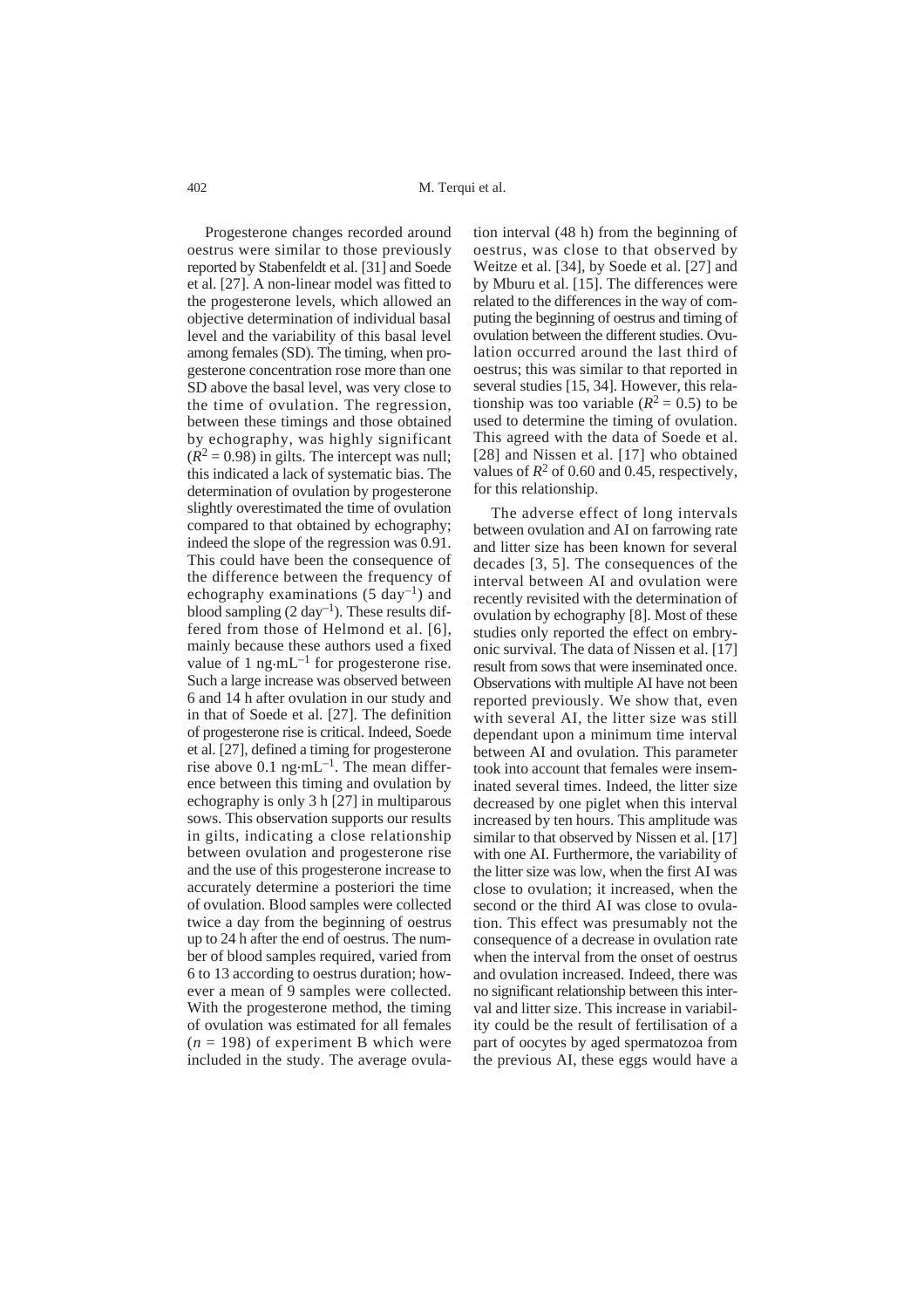lower development potential [17]. In practical conditions, for the majority of the cases, the second insemination was the closest to ovulation; this contributed to the observed variability of litter size in pigs.

In practice, the variability of the minimum interval between artificial insemination and ovulation seemed to have a limited effect on fertility because females were inseminated several times, but an important effect on litter size. The best breeding strategy to reduce litter size variability is to have only one AI just before ovulation. However, this requires a predictable time of ovulation that is not normally achieved. The timing of ovulation is essential to improve the control of ovulation, and the progesterone method could be used to determine this timing, a posteriori.

## **ACKNOWLEDGEMENTS**

The authors thank P. Després (INRA, PRMD) and his staff for their help with echography examination, Y. Forgerit (INRA, SEIA, 86480 Rouillé, France) for his skillful and efficient contribution in field trials, and D. André and C. Fagu (Atelier de Dosages Hormonaux, INRA, PRMD, 37380 Nouzilly, France). The authors also wish to thank members of the CETA (35 FDCETA, 35042 Rennes, France) who accepted blood sampling and observations in their piggery and COBI-PORC (Le Val 35390, St-Gilles, France) for their financial contribution.

## **REFERENCES**

- [1] Dagorn J., Boulot S., Aumaitre A., Le Cozler Y., La prolificité des truies françaises en 1995–1996 : un spectaculaire bond en avant, INRA Prod. Anim. 11 (1998) 211–213.
- [2] Driancourt M.A., Martinat-Botté F., Terqui M., Contrôle du taux d'ovulation chez la truie : l'apport des modèles hyperprolifiques, INRA Prod. Anim. 11 (1998) 221-226.
- [3] Dzuik P., Estimation of optimum time for insemination of gilts and ewes by double-mating at certain times relative to ovulation, J. Reprod. Fertil. 22 (1970) 277–282.
- [4] Foxcroft G.R., van de Wiel D.F.M., Endocrine control of the oestrous cycle, in: Cole D.J.A., Foxcroft G.R. (Eds.), Control of Pig Reproduction, Butterworths, London, 1982, pp. 161–177.
- [5] Hancock J.L., Hovell G.J.R., Insemination before and after onset of heat in sows, Anim. Prod. 4 (1962) 91–96.
- [6] Helmond F., Aarnink A., Oudenaarden C., Periovulatory hormone profiles in relation to embryonic development and mortality in pigs, in: Sreenan J.M., Diskin M.G. (Eds), Embryonic Mortality in Farms Animals, Martinus Nijhoff, Dordrecht, 1986, pp. 119–125.
- [7] Huet S., Bouvier A., Gruet M.A., Jolivet E., Statisticals tools for nonlinear regression, A practical guide with S-PLUS examples, Springer Series in Statistics, New York, 1996.
- [8] Kemp B., Soede N.M., Consequences of variation in interval from insemination to ovulation on fertilization in pigs, J. Reprod. Fertil. Suppl. 52 (1997) 79–89.
- [9] Lambert E., Willians D.H., Lynch P.B., Hanrahan T.J., McGeady T.A., Austin F.H., Boland M.P., Roche J.F., The extent and timing of prenatal loss in gilts, Theriogenology 36 (1991) 655–665.
- [10] Legault C., Génétique et prolificité chez la truie : la voie hyperprolifique et la voie sinoeuropéenne, INRA Prod. Anim. 11 (1998) 214–218.
- [11] Martinat-Botté F., Bariteau F., Badouard B., Terqui M., Control of pig reproduction in a breeding programme, J. Reprod. Fertil. Suppl. 33  $(1985)$  211–228.
- [12] Martinat-Botté F., Bazer F.W., Thatcher W.W., Terqui M., Locatelli A., Chupin D., Oestrus, ovulation, conceptus and uterine development in Large White (LW) and hyperprolific Chinese Meishan (MS) gilts, Annual Conference of the Society for the Study of Fertility, York, July 1987, 44 (Abstract).
- [13] Martinat-Botté F., Renaud G., Madec F., Costiou P., Terqui M., Échographie et reproduction chez la truie. Bases et applications pratiques, Coédition INRA Editions & Hoechst Roussel Vet, Paris, 1998, 104 pp.
- [14] Maurel M.C., Development of an ELISA kit for the determination of LH on farm, 7e Réunion A.E.T.E., Cambridge, 14–15 September 1991, p. 176.
- [15] Mburu J.N., Einarsson S., Dalin A.M., Rodriguez-Martinez H., Ovulation as determined by transrectal ultrasonography in multiparous sows: relationships with oestrous symptoms and hormonal profiles, J. Vet. Med. A 42 (1995) 285–292.
- [16] Mercat M.J., Floch M., Pellois H., Runavot J.P., Conséquences d'une réduction du nombre de spermatozoïdes par dose d'insémination sur les performances de reproduction des truies, J. Rech. Porcine France 31 (1999) 53–58.
- [17] Nissen A.K., Soede N.M., Hyttel P., Schmidt M., D'hoore L., The influence of time of insemination relative to time of ovulation on farrowing frequency and litter size in sows as investigated by ultrasonography, Theriogenology 47 (1997) 1571–1582.